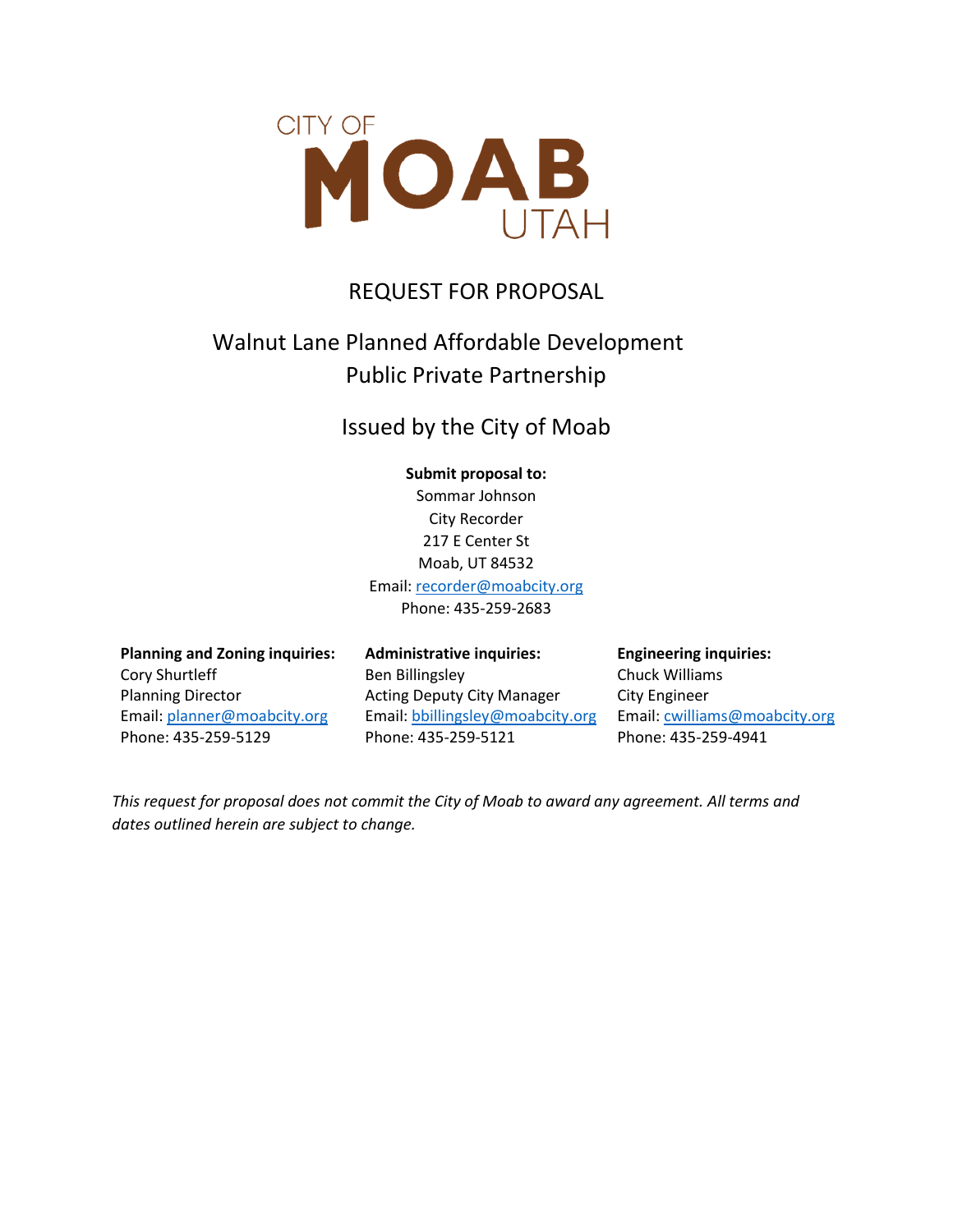## **Table of Contents**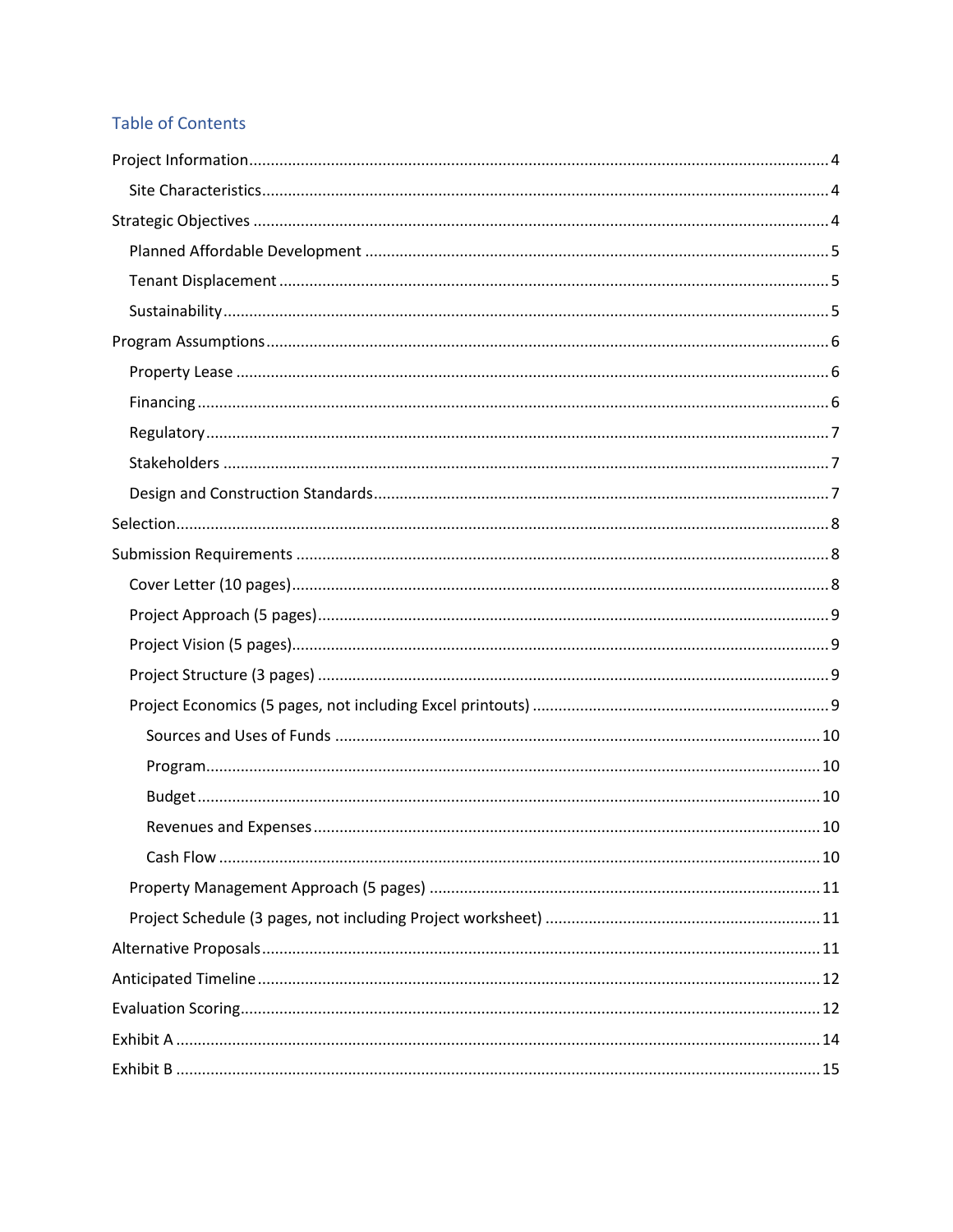# **Notice to Developers Request for Proposal for**

#### **Development Partners**

## **March 15, 2022**

| <b>Proposal Due:</b>     | April 29, 2022 at 3:00 PM     |
|--------------------------|-------------------------------|
| <b>Project Name:</b>     | <b>Walnut Lane Apartments</b> |
| <b>Project Location:</b> | 250 Walnut Lane, Moab Utah    |
| Contact:                 | Sommar Johnson, City Recorder |
|                          | Email: recorder@moabcity.org  |
|                          | Phone: 435-259-2683           |

Questions regarding this RFP are encouraged and must be submitted Friday, April 15, 2022, at 2:00 PM Mountain Daylight Time. Questions may include notifying the city of any ambiguity, inconsistency, scope exception, excessively restrictive requirement, or other errors in this RFP. Questions may be answered individually, compiled into one document, or via an addendum.

Answers from the city will be posted as expeditiously as possible on the city RFP website located at https://moabcity.org/Bids.aspx. An answered question or an addendum may modify the specifications or requirements of this RFP. Developers should periodically check the city website for answered questions and addenda before the closing date. It is the responsibility of the developers to submit their response as required by this RFP, including any requirements contained in answered questions and/or addenda.

The city reserves the right to reject any and all responses or any portions thereof. Selection under this RFP for inclusion in future procurement activities is not a guarantee of a future predevelopment agreement. At its sole discretion, the city may seek to requalify developer firms at a later date or terminate this procurement in its entirety.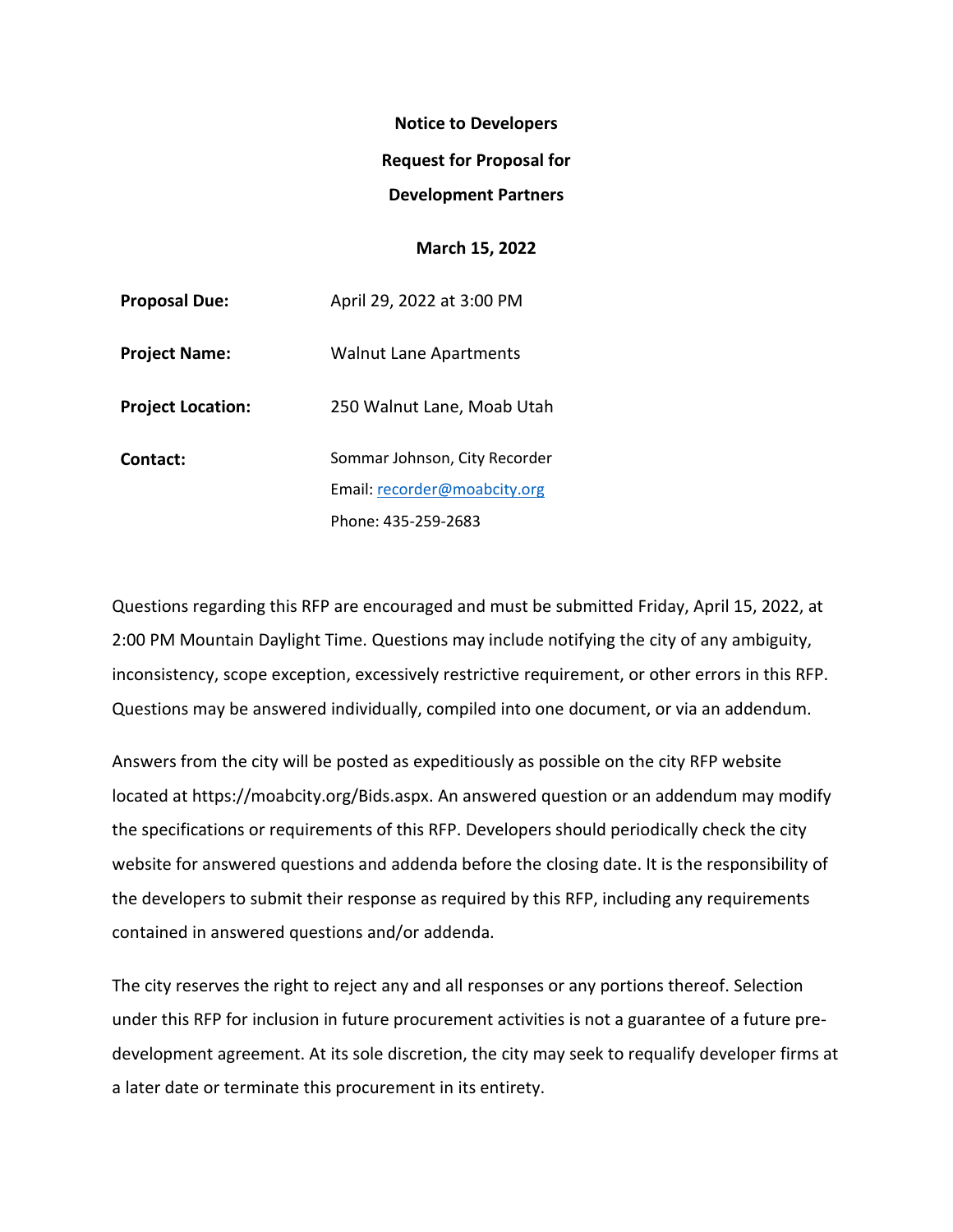In the event of difficulty submitting electronically, proposals can be dropped off to the City Recorder, located at 217 E Center Street, Moab. Proposals submitted through the City Recorder should be received on an electronic storage device. No paper copies should be submitted.

## <span id="page-3-0"></span>**Project Information**

In October 2018, the City of Moab purchased a 38-unit mobile home (or "trailer") park located at 250 Walnut Lane in Moab, UT 84532. The City intends to partner with a developer to redevelop the property to an 80-unit, affordable, sustainable, mixed-income development to be known as the Walnut Lane Apartments.

The developer selected by the city must be willing to complete the following as part of the project:

- Design a new project for the property containing a vibrant mix of uses.
- Lease the property at a price to be negotiated with the city, taking into account the project requirements.
- Construct and operate the project per future agreements with the city.

## **Site Characteristics**

<span id="page-3-1"></span>The property is adjacent to the Moab Regional Hospital campus and a mix of single-family and multi-family residential developments. It is proximate to downtown Moab, which offers a variety of commercial services and amenities for residents and tourists. Nearby community amenities include the Moab Valley Multicultural Center, Swanny Park, and the Moab Recreation and Aquatic Center. Many current residents rely on active transportation methods to travel to work and to access these and other community amenities.

The site includes two parcels and is approximately 2.91 acres and is zoned as R-4.

## <span id="page-3-2"></span>**Strategic Objectives**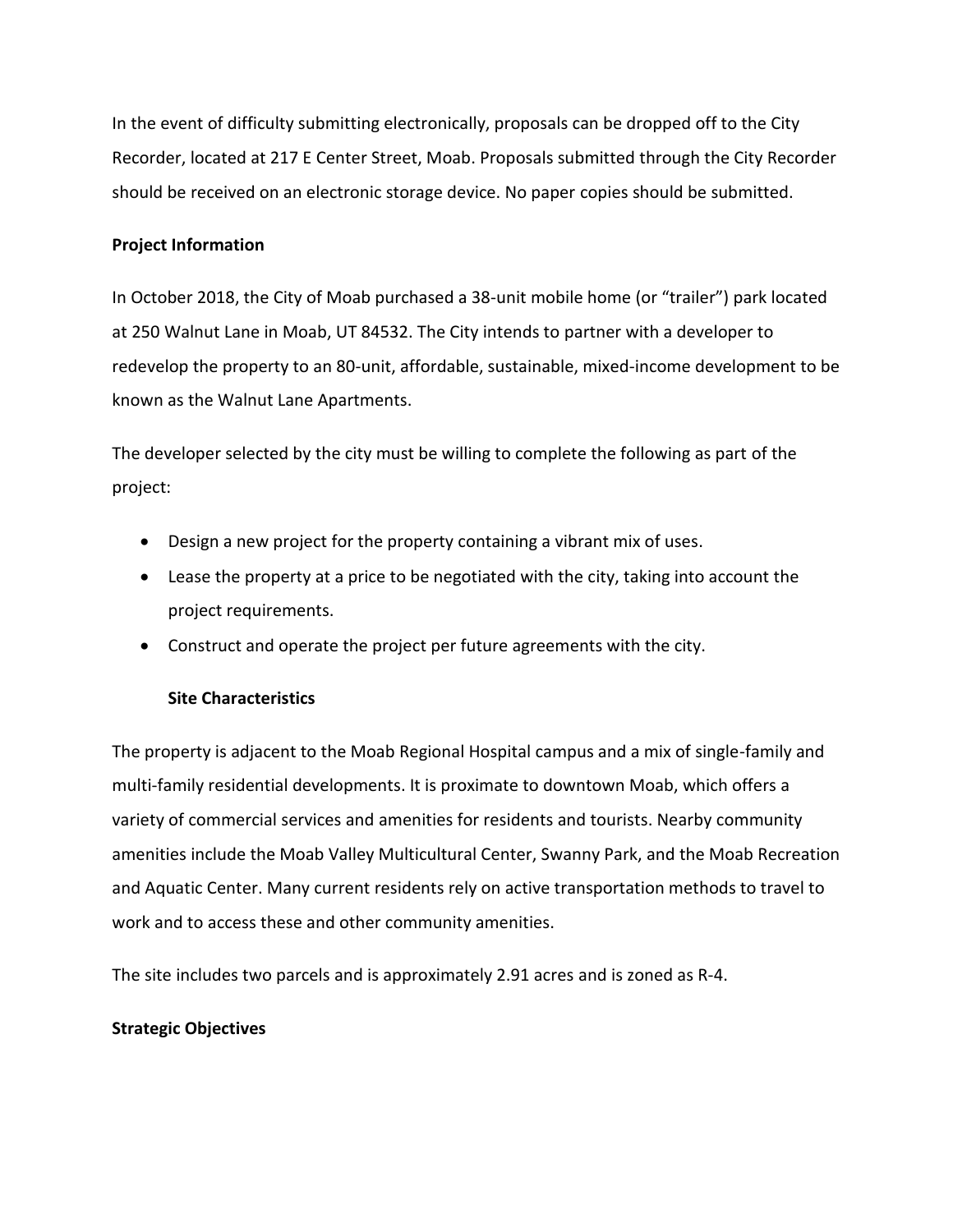The city established the following objectives for the project. A developers' abilityto support the achievement of these objectives will be continually considered, balanced and clarified throughout the procurement, selection and implementation stages of the process in collaboration with the selected Developer.

#### **Planned Affordable Development**

<span id="page-4-0"></span>The developer shall redevelop the property using the Planned Affordable Development (PAD) overlay, which grants higher density and other development incentives in exchange for deedrestricted affordable units. PAD affordable units are subject to deed restrictions that preserve affordability for at least fifty (50) years and must make up at least seventy percent (70%) of the total units in the development. For more information about the Planned Affordable Development, consult Moab Municipal Code Section 17.68.

### **Tenant Displacement**

<span id="page-4-1"></span>One of the city's primary goals during the redevelopment of Walnut Lane is to provide adequate housing for the current residents of the Walnut Lane Trailer Park. Of the original 38 initial units, 27 units are presently occupied. The city is seeking creative solutions to relocate or phase the project to not displace current tenants. It is anticipated that these families and individuals will be granted priority for the new units produced from redevelopment.

Any proposed solutions specifically addressing the tenant displacement objective should be clearly identified, along with the incremental cost of the proposed solution. For example, if the developer anticipated a percentage increase in total project costs related to a phased approach to construction, this should be identified.

#### **Sustainability**

<span id="page-4-2"></span>The City of Moab has established rigorous sustainability and housing affordability goals and expects the developer to balance affordability and sustainability in all phases of the project.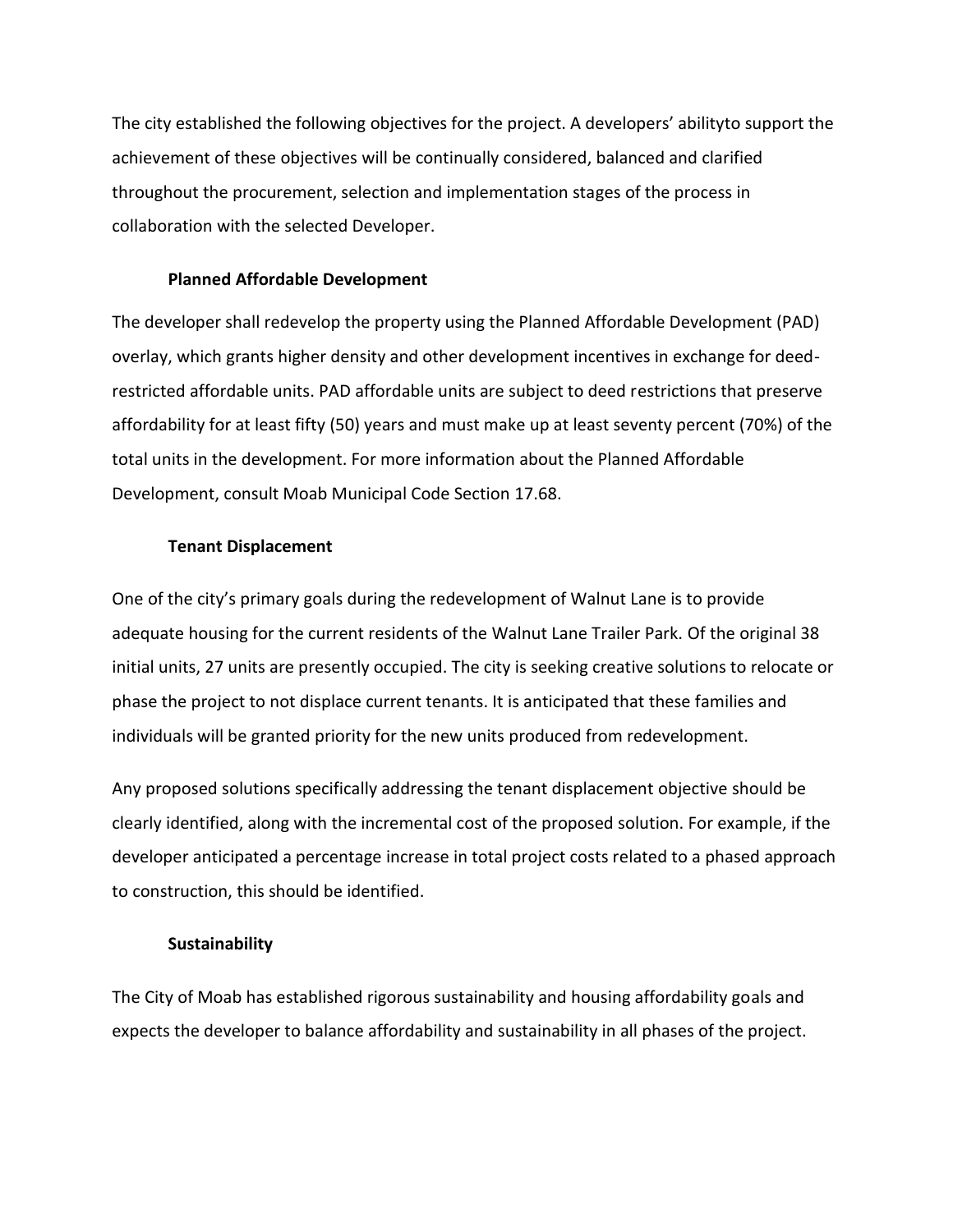Priority shall be granted to firms that have demonstrable experience with Net-Zero or energy efficient building standards including, but not limited to: the International Living Future Institute (ILFI)'s Zero Energy Certification Energy Star Homes, Enterprise Green Communities, Leadership in Energy and Environmental Design (LEED), Home Energy Rating System (HERS) Score of 50 or below, or similar.

However, the City shall grant higher priority to Firms that demonstrate sustainability *and*  affordability in the proposal and requests specific experience with affordable and/or federally funded housing projects. The City's highest priority for Walnut Lane is to ensure permanently affordable housing for all current and future resents of the development.

### <span id="page-5-0"></span>**Program Assumptions**

Respondents should formulate an affordable housing program that creates the best economics and long-term project viability, and supportable given current market conditions while addressing the city's objectives.

#### **Property Lease**

<span id="page-5-1"></span>It is currently envisioned that the developer will design, build, finance, operate and maintain the Project under a long-term ground lease with the city. The city will maintain unsubordinated ownership of the fee interest in the site during the project period.

#### **Financing**

<span id="page-5-2"></span>Developer will be responsible for financing the entire cost of the project, including redevelopment costs such as design, engineering, and other studies along with development costs, such as infrastructure and construction costs, through its own equity, borrowing, tax credits, governmental incentives, or other sources of funds. In approaching the development of these projects, the Developer should be careful not to rely exclusively upon tax credit financing. The city believes that such an approach restricts the market of individuals who can reside at the project and does not allow for the creation of a true mixed income community. The city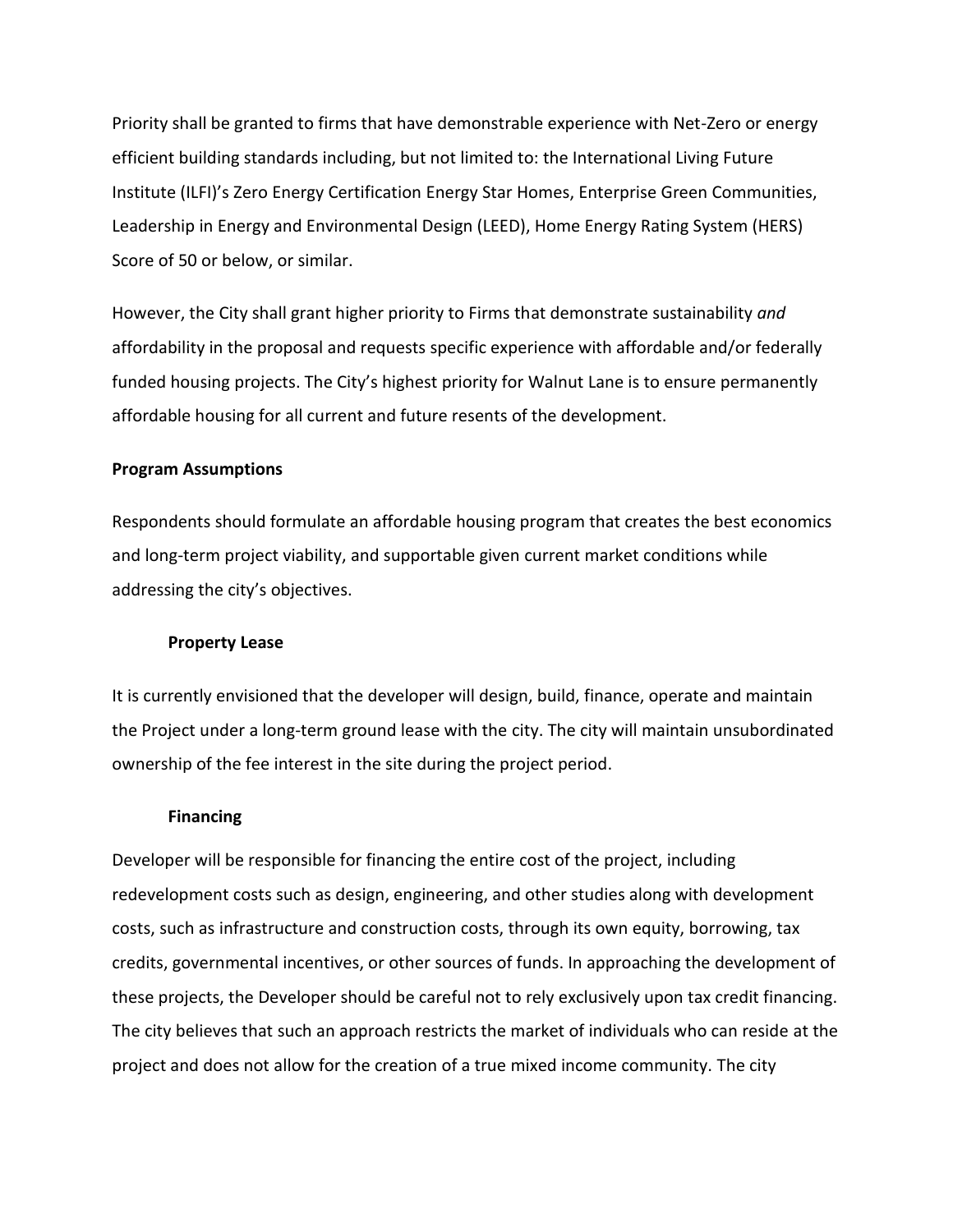encourages the development of profitable market rate units to serve as a mechanism for maximizing the number of affordable units to be developed.

#### **Regulatory**

<span id="page-6-0"></span>Developer will be responsible for procuring all necessary regulatory approvals for construction and operation of the project.

#### **Stakeholders**

<span id="page-6-1"></span>Developer must actively seek input from community stakeholders, residents, and the city during the planning phase of all projects. The final development plan must be approved by the city in accordance with all planning and zoning requirements. Transparency and communication are key components of community trust and confidence in public housing. Engagement and active participation of residents, businesses, neighborhood associations, governmental officials and agencies, and other community stakeholders is a mandatory requirement under this solicitation. It is expected that the developers will schedule and coordinate meetings, community workshops and other public forums to assure that all stakeholders in the development process are continuously kept abreast of ongoing activity. All community activities and dissemination of public information shall be coordinated with the city staff.

## **Design and Construction Standards**

<span id="page-6-2"></span>The Affordable Housing Project will conform to all current state and local design criteria including any requirements from federal loan programs. These current standards include but are not limited to the following current codes: International Building Code of 2021 (including but not limited to: Plumbing, Mechanical, Electrical, etc.), OSHA, Utah State Fire Marshal, National Electric Code, Uniform Mechanical Code, ADA Act Title III, 2011: ADAAG, all HUD Housing requirements, and the specific requirements listed in this RFP. Design of Structural, Civil, Mechanical and Electrical systems must be by a licensed Engineer with current registration in Utah. Design of Architectural systems must be by a licensed Architect with current registration in Utah. Design teams must be listed in the developer's proposal, with resumes and qualification of each discipline's key designer. All work performed by the design team will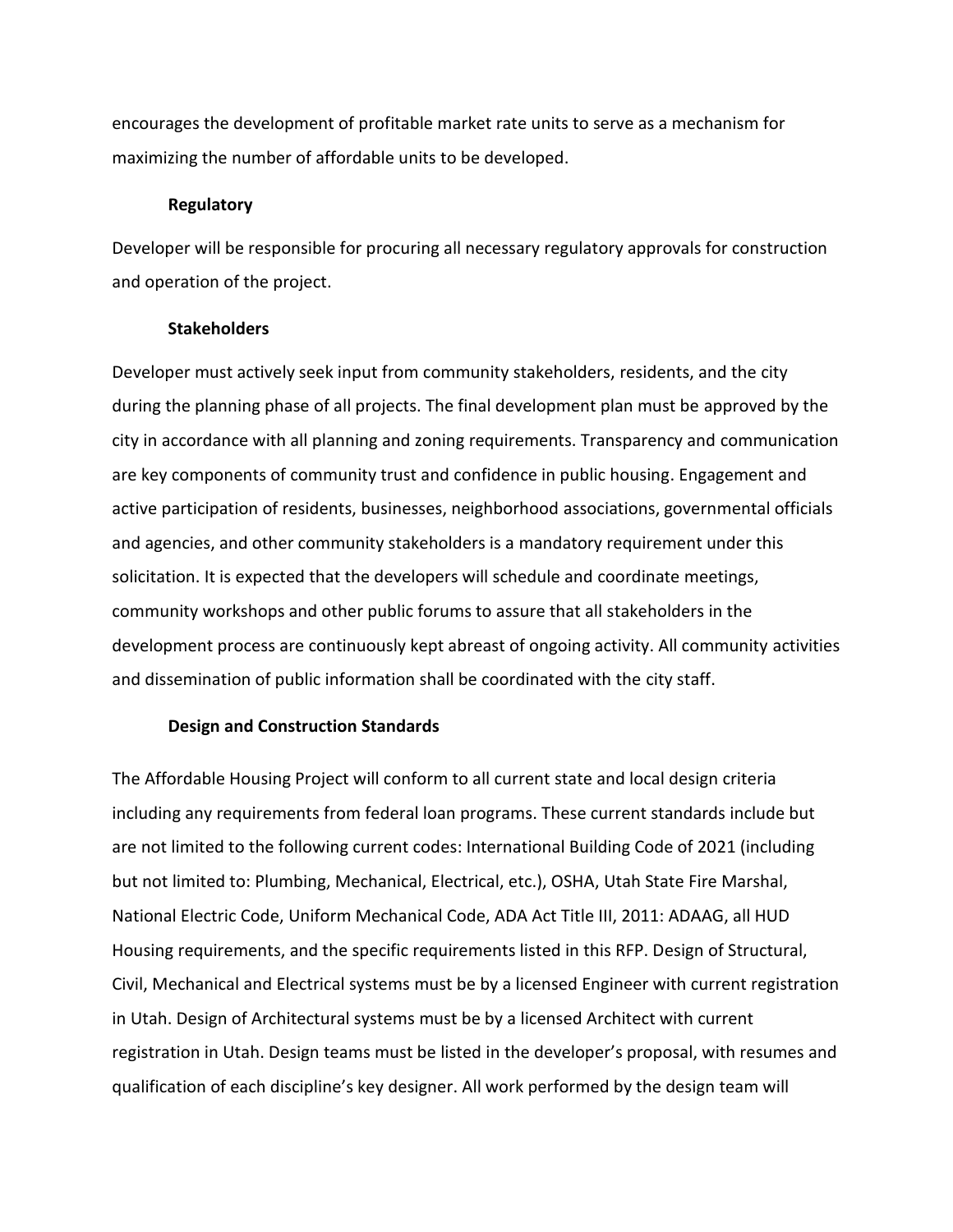require stamped Architectural/Engineering Construction Documents, Specification, Calculations and Clarifications required during construction. The Design team will be required to provide site observation during construction and be present for project closeout/punch list activities. The Design team will provide a complete and accurate set of as-built record drawings (hard copy and electronic copy). The Design team will be contracted with the Developer for all services on this project.

#### <span id="page-7-0"></span>**Selection**

The city expects to promptly enter into a Pre-Development Agreement with the Developer(s) selected through the RFP process. In the event that the city cannot agree to pre-development terms with its first selected Developer, it may choose to initiate negotiations with another Respondent.

The Pre-Development Agreement will establish a basis for the negotiation of a definitive ground lease and ancillary documents, and it will govern the relationship between the city and the developer. It will outline developer and city responsibilities for repayment of expenses, should the Project not move forward. The city is committed to sharing with the selected developer the pre-development risk in an equitable fashion through financial close. The city will seek to preserve all customary rights and extend all necessary support as outlined by the executed predevelopment agreement.

#### <span id="page-7-1"></span>**Submission Requirements**

Brevity is appreciated. Responses must be submitted in the following format (page limits in parentheses):

#### **Cover Letter (10 pages)**

<span id="page-7-2"></span>Provide a cover letter that includes a statement of qualifications. Please note that it is the city's expectation that teams will remain intact throughout the process, as the qualifications of the teams will be a significant factor in the review and qualification of respondents. Include a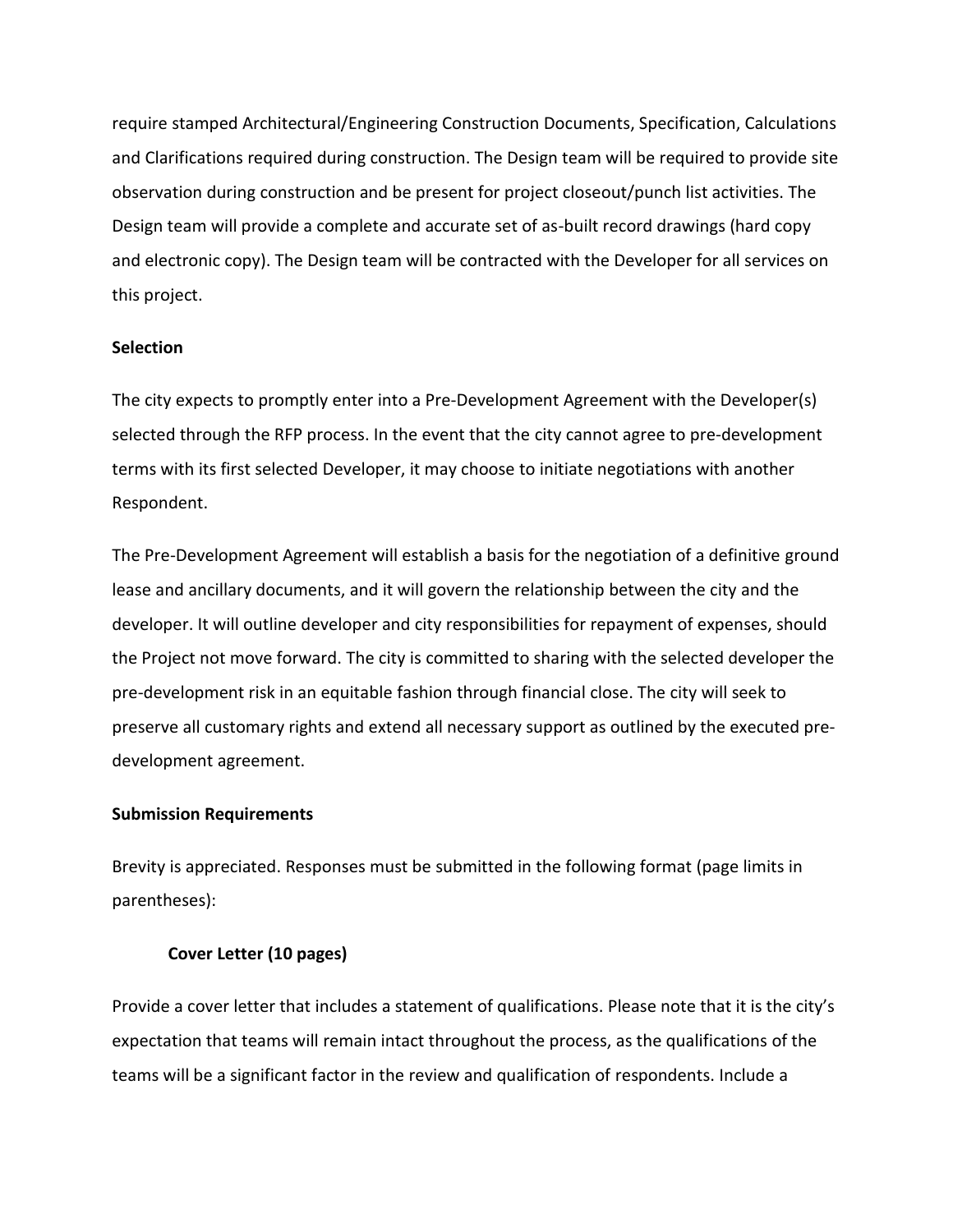statement acknowledging that the terms and conditions remain intact for 90 days from the date of submission.

#### **Project Approach (5 pages)**

<span id="page-8-0"></span>Provide a summary of how the project will support the city's objectives (provide examples). Respondents should also provide a high-level narrative of how they intend to work with the city and other stakeholders throughout the development process, including any necessary Project Site approvals.

## **Project Vision (5 pages)**

<span id="page-8-1"></span>Provide a narrative, with illustrations as warranted, of your concept for the project. Specifically state how the vision addresses the objectives. Provide information on development concept, building design, configuration, size, and type of housing. Describe how the project design and operations will reflect and recognize the diversity (socioeconomic, cultural, age, gender identity, race/ethnicity and generational) of the residents served. Highlight design elements that will achieve the city's goals of creating an enriching environment for residents. Discuss aspects of the project, such as sustainable features while balancing affordability.

#### **Project Structure (3 pages)**

<span id="page-8-2"></span>Discuss the proposed Project structure and the rationale for its use. Detail the nature of the agreements that need to be executed between the developer and the city and between the Developer and other service providers and describe how these agreements will isolate the city from Project liability. Describe how different sources of funding are brought into the Project. Provide an organizational chart that visualizes these interrelationships.

#### **Project Economics (5 pages, not including Excel printouts)**

<span id="page-8-3"></span>Each Respondent must provide a fully functional Excel model that details the Project's assumptions regarding program, financing, development, stabilization, and operations. The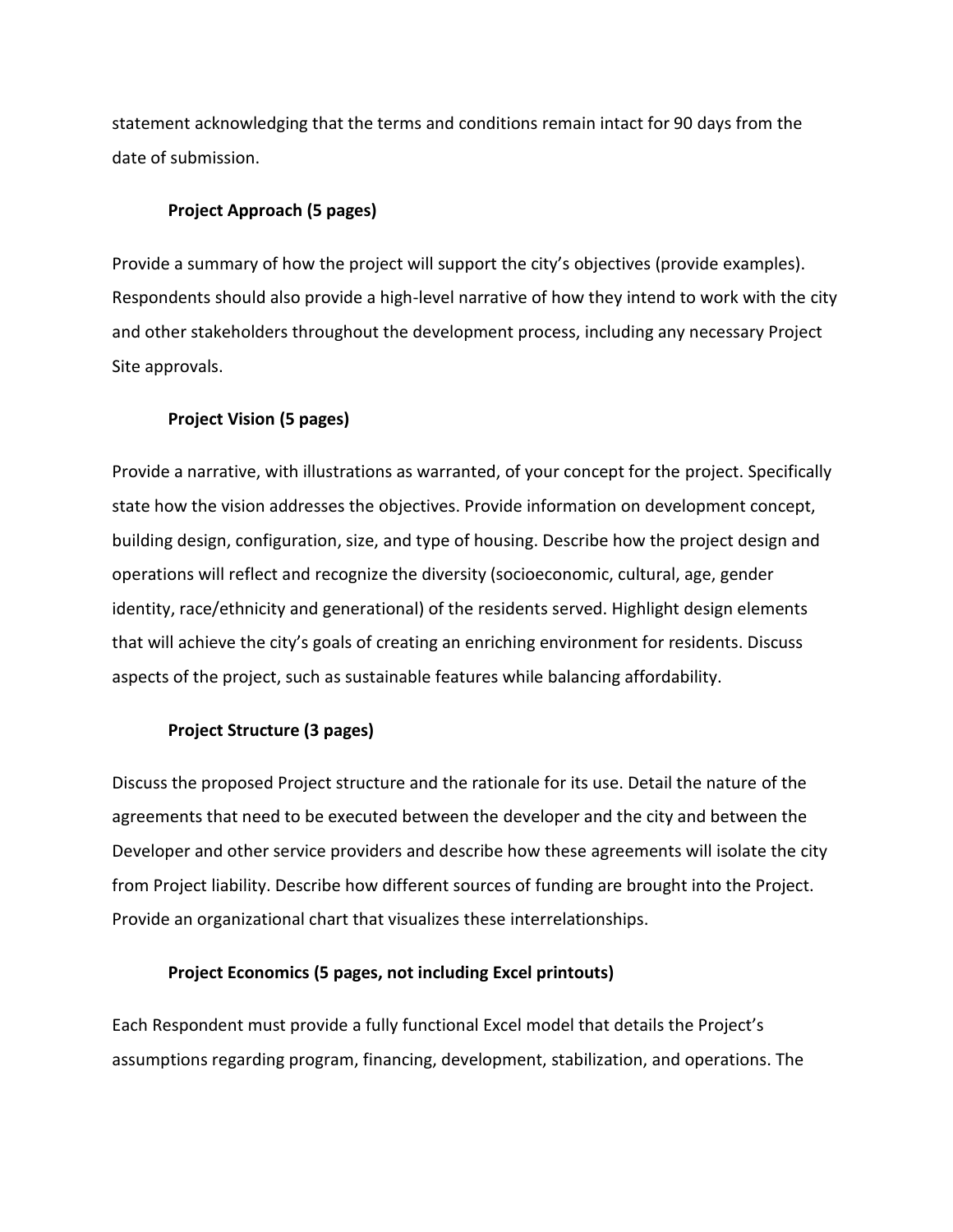narrative should highlight the following aspects of the economic proposal (which should be included in detail in the spreadsheet):

<span id="page-9-0"></span>*Sources and Uses of Funds* – What are the assumed terms used for any debt and/or equity to be used for the Project? Attention will be paid to interest rates, terms, amortization periods, call provisions, and other key factors. IRR and hold period requirements for equity will be examined.

<span id="page-9-1"></span>*Program* – The calculations for the Project program should show how gross and net square footage are calculated and how external amenities are accounted for in the spreadsheet. Address how the proposed unit mix is responsive to PAD zoning. Provide a description of nonresidential uses, including proposed square footage, and the anticipated use or uses. As an appendix, include floor plans for the building and all unit types, bed configurations and rental rates.

<span id="page-9-2"></span>*Budget* – Is the project budget sufficient to accomplish the envisioned program? Address the potential to offer both full-year and seasonal leases. Hard and soft costs should include, but not be limited to, project contingencies, development fees, fees for pre-development and construction period (i.e., legal, advisory, and project management), legal costs, capitalized interest and other project financing costs. How are costs escalated to reflect inflation? Identify any expectation of city involvement.

<span id="page-9-3"></span>*Revenues and Expenses* – Show projected rent and a detailed operating budget.

<span id="page-9-4"></span>*Cash Flow* – Projections should capture both development and operational period cash flows and show how revenue is treated throughout the proforma. Assumptions regarding stabilized vacancy, effective gross revenue, prioritized ground rent payments (if any), OPEX, net operating income, reserve capitalization, debt service, and treatment of residual cash flow will be evaluated. The narrative should explain any unique features of the financing, such as a modified debt service schedule that conforms to debt service coverage requirements and/or is used to raise additional debt.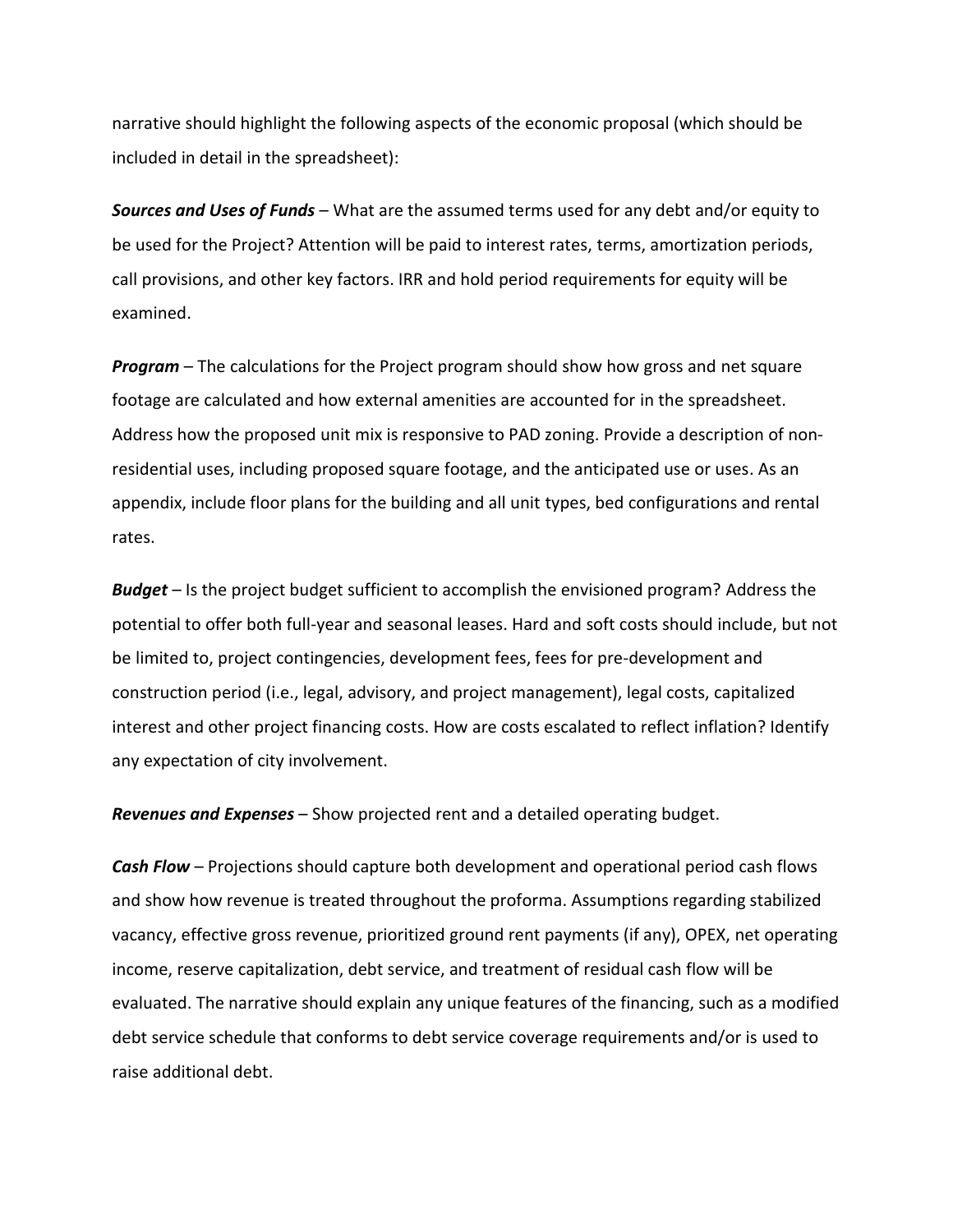#### **Property Management Approach (5 pages)**

<span id="page-10-0"></span>Critical to the success of the project is the ongoing, operation of the housing community as a viable, affordable, attractive, and safe environment for residents. Respondents should provide their approach to property management. This should include how the management will continuously achieve the objectives. Describe the approach to addressing equity through project operation. Include at a minimum the marketing plan, residential life plan, safety and security plan, capital improvement plan, and deferred maintenance schedule (including a schedule for unit remodeling and refurbishing and how the cost will be accounted for in the Project pro forma). Describe the process from initial engagement to stabilized operations. Describe how the project will be integrated, both physically and managerially, into the Developer's portfolio of existing properties. If the Project presents any unique property management concerns, please discuss and suggest mitigative actions the Respondent would undertake.

#### **Project Schedule (3 pages, not including Project worksheet)**

<span id="page-10-1"></span>Respondents must provide a Microsoft Project (or equivalent) worksheet with a detailed Project delivery schedule, beginning from the execution of the Predevelopment Agreement, which should occur shortly after award. In the narrative, describe the time necessary to achieve major project milestones, including but not limited to (1) due diligence, (2) predevelopment, (3) permitting, (4) preconstruction, (5) land acquisition, (6) financing, (7) construction, (8) leasing, (9) target date for completion of construction and (10) commissioning of the Project. Discuss potential situations that may jeopardize the desired full occupancy date requirement (August 2025) and provide mitigation strategies for each. Identify any current labor relations or pipeline (capacity) issues related to the general contractor that may have an impact on the schedule and how they will be addressed.

#### <span id="page-10-2"></span>**Alternative Proposals**

A developer may submit more than one proposal, each of which must follow the Proposal Response Outline and satisfy the requirements of the bid. The supplier's prime proposal must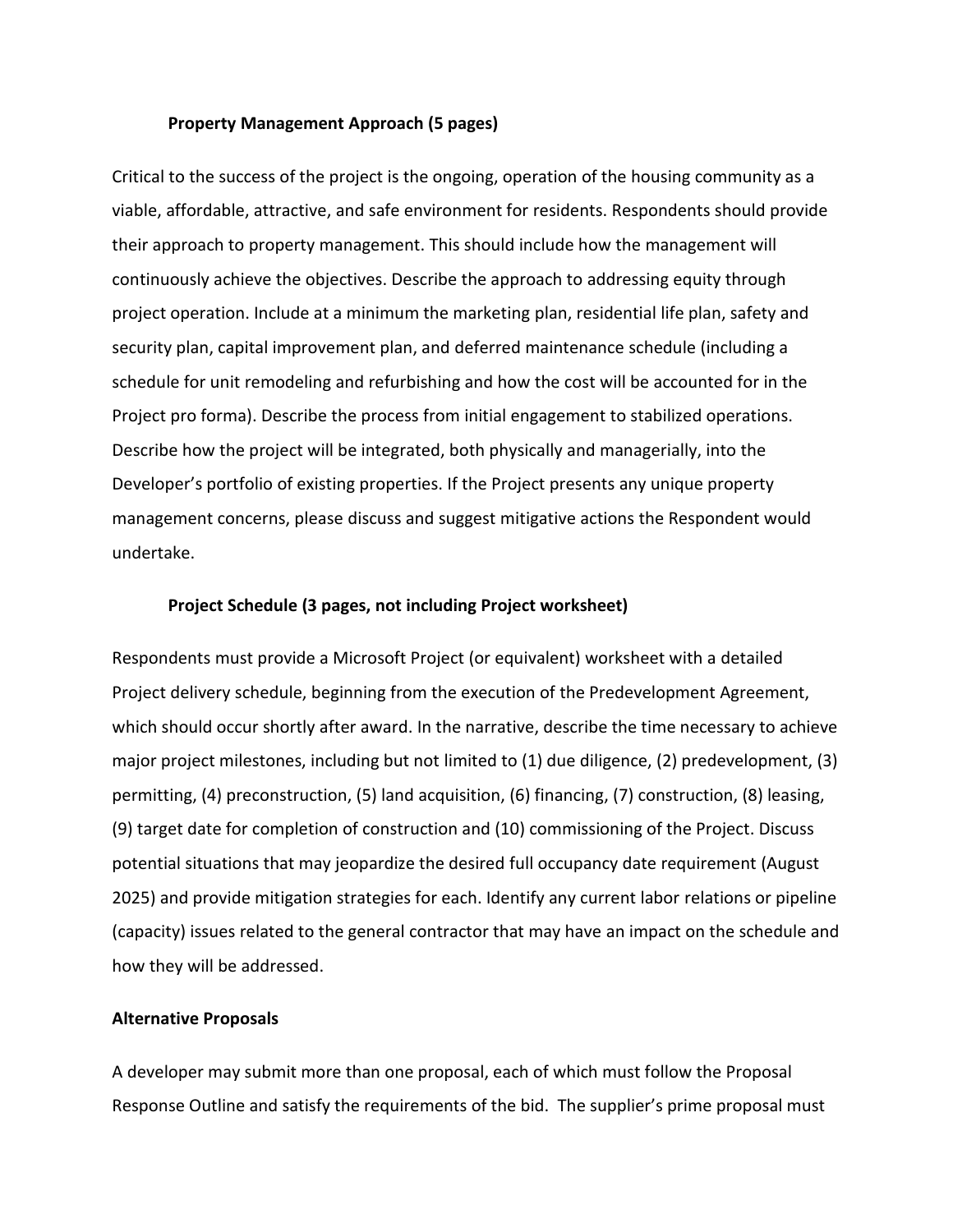be complete and comply with all instructions. The alternative proposals may be in abbreviated form, following the bid response outline, but providing complete information only for sections which differ in any way from those contained in the prime proposal. If alternative proposals are submitted, the reasons for the alternative(s) and its comparative benefits must be explained. Each proposal submitted will be evaluated on its own merits.

## <span id="page-11-0"></span>**Anticipated Timeline**

*(Subject to Change)*

| <b>Activity</b>                                    | Date                        |
|----------------------------------------------------|-----------------------------|
| <b>Issue RFP</b>                                   | Monday, March 15, 2022      |
| <b>Virtual Working Session</b>                     | Thursday, April 7, 2022     |
| <b>RFP Responses Due</b>                           | Friday, April 29, 2022      |
| Virtual Developer Interviews                       | Thursday, May 4, 2022       |
| <b>Award Recommendation</b>                        | Wednesday, May 10, 2022     |
| Negotiation/Execution of Pre-Development Agreement | May 2022                    |
| Design                                             | June 2022 – January 2023    |
| Negotiations of Ground Lease                       | October 2022 - January 2023 |
| Groundbreaking and Construction                    | January 2023 – June 2024    |
| <b>Expected Substantial Completion</b>             | June 2025                   |
| Opening                                            | August 2025                 |

## <span id="page-11-1"></span>**Evaluation Scoring**

The Response will be evaluated through the following components.

| <b>Evaluation Component</b> | <b>Possible Points</b> |
|-----------------------------|------------------------|
|                             |                        |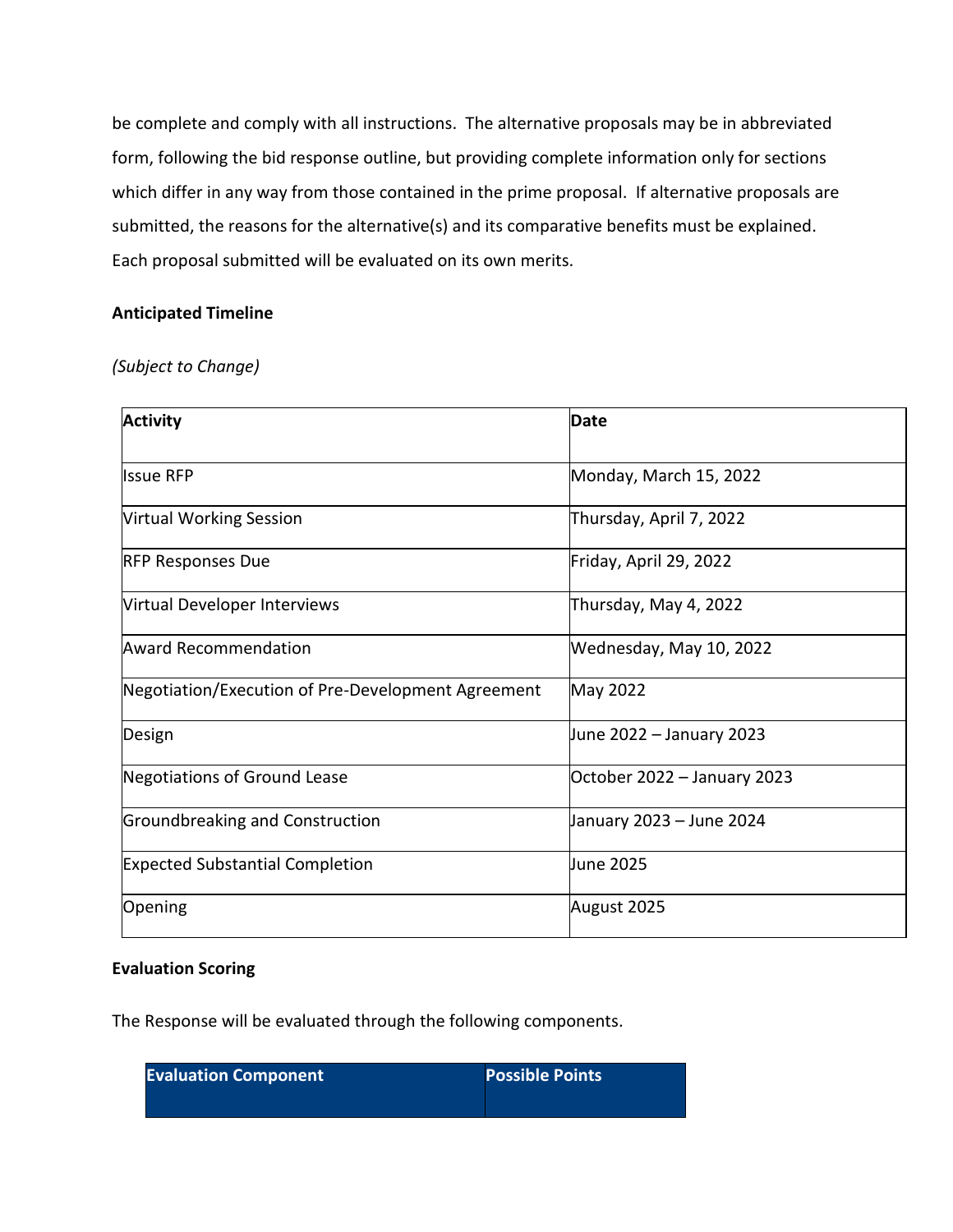| <b>Project Understanding</b> | 15  |  |
|------------------------------|-----|--|
| <b>Project Vision</b>        | 30  |  |
| Project Structure            | 20  |  |
| Project Economics            | 30  |  |
| <b>Property Management</b>   | 30  |  |
| Project Schedule             | 20  |  |
| Interview                    | 30  |  |
| <b>Total Points</b>          | 175 |  |

Note: The city will evaluate Project economics dynamically. Respondents should seek to provide as much value to the city as possible, both in terms of affordability and cash flow. The city understands that the Project economics provided in the proposal are notional and subject to change based on the program and prevailing economic conditions.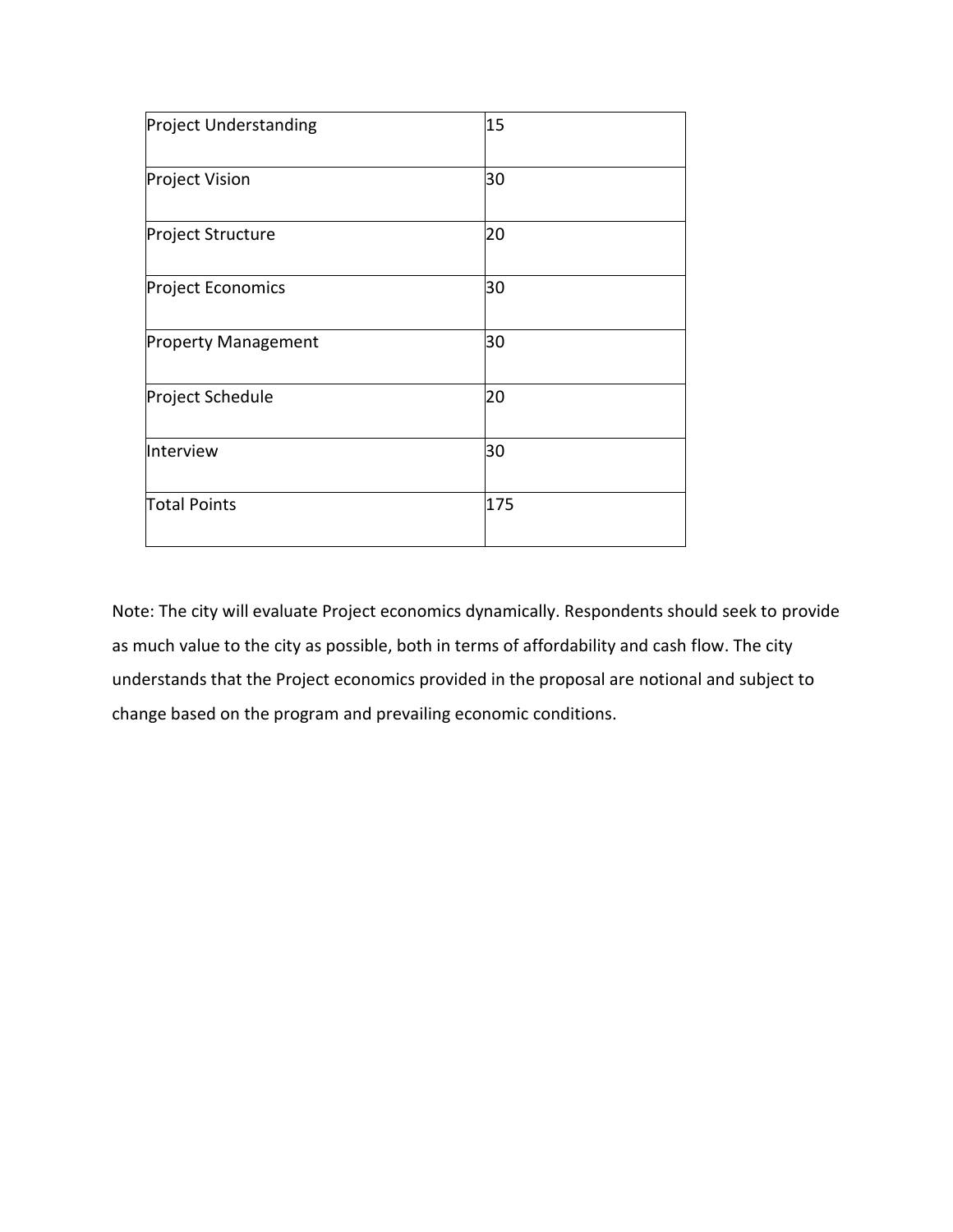## <span id="page-13-0"></span>**Exhibit A**

Project Overview